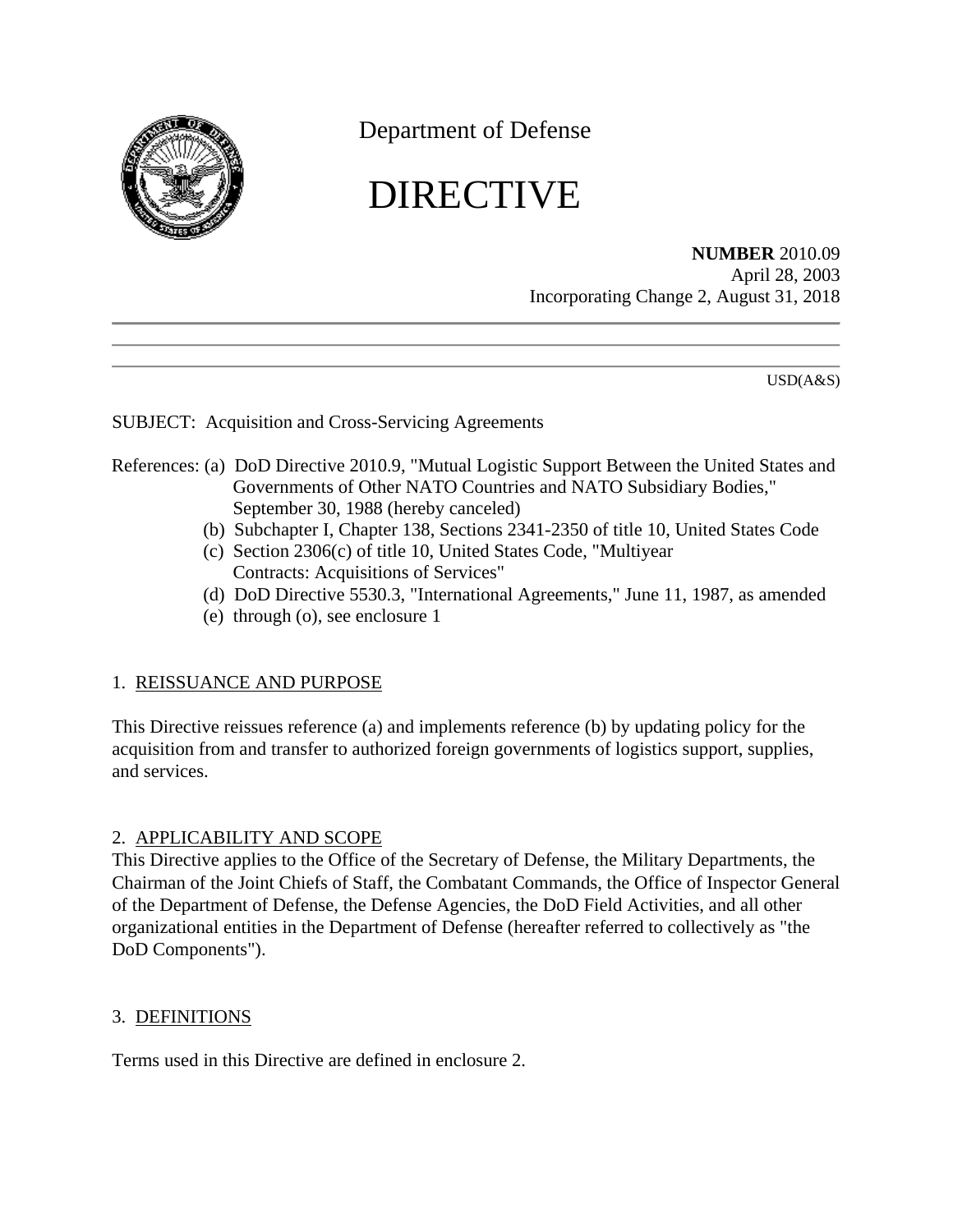### 4. POLICY

4.1. It is DoD policy under reference (b), also referred to as Acquisition and Cross-Servicing Agreement (ACSA) Authorities, that the DoD Components are authorized to acquire, and in some cases to provide, logistic support, supplies, and services directly from/to eligible countries and international organizations. ACSA provides two distinct legal authorities as follows:

4.1.1. Acquisition-only authority.

4.1.2. Cross-servicing Agreement authority (which includes both an acquisition and transfer authority).

4.2. Under acquisition-only authority:

4.2.1. Eligible countries and international organizations are:

4.2.1.1. Governments of other North Atlantic Treaty Organization (NATO) countries and NATO subsidiary bodies.

4.2.1.2. The United Nations Organization or any regional international organization of which the United States is a member.

<span id="page-1-0"></span>4.2.1.3. Any government not a member of NATO, if that country meets one or more of the following eligibility criteria:

4.2.1.3.1. Has a defense alliance with the United States.

4.2.1.3.2. Permits the stationing of members of the U.S. Armed Forces or the homeporting of U.S. naval vessels in such country.

4.2.1.3.3. Has agreed to preposition U.S. materiel in such country.

4.2.1.3.4. Serves as the host country for U.S. Armed Forces during exercises or permits other U.S. military operations in such country.

4.2.2.Acquisition agreements use the authority of Section 2341 of reference (b). They may also be entered into using the authority of Section 2341 in conjunction with chapter 137 of title 10, United States Code. Chapter 137 provides additional authorities that, in appropriate circumstances, may be useful, e.g., multi-year contracting authority (10 U.S.C. 2306c [\(reference](#page-0-1)  [\(c\)\)\).](#page-0-1) A warranted contracting officer must execute acquisition agreements (i.e., contracts) that use chapter 137 authority.

4.2.3. Use of acquisition-only authority does not require the existence of a crossservicing agreement or an implementing arrangement as a prerequisite.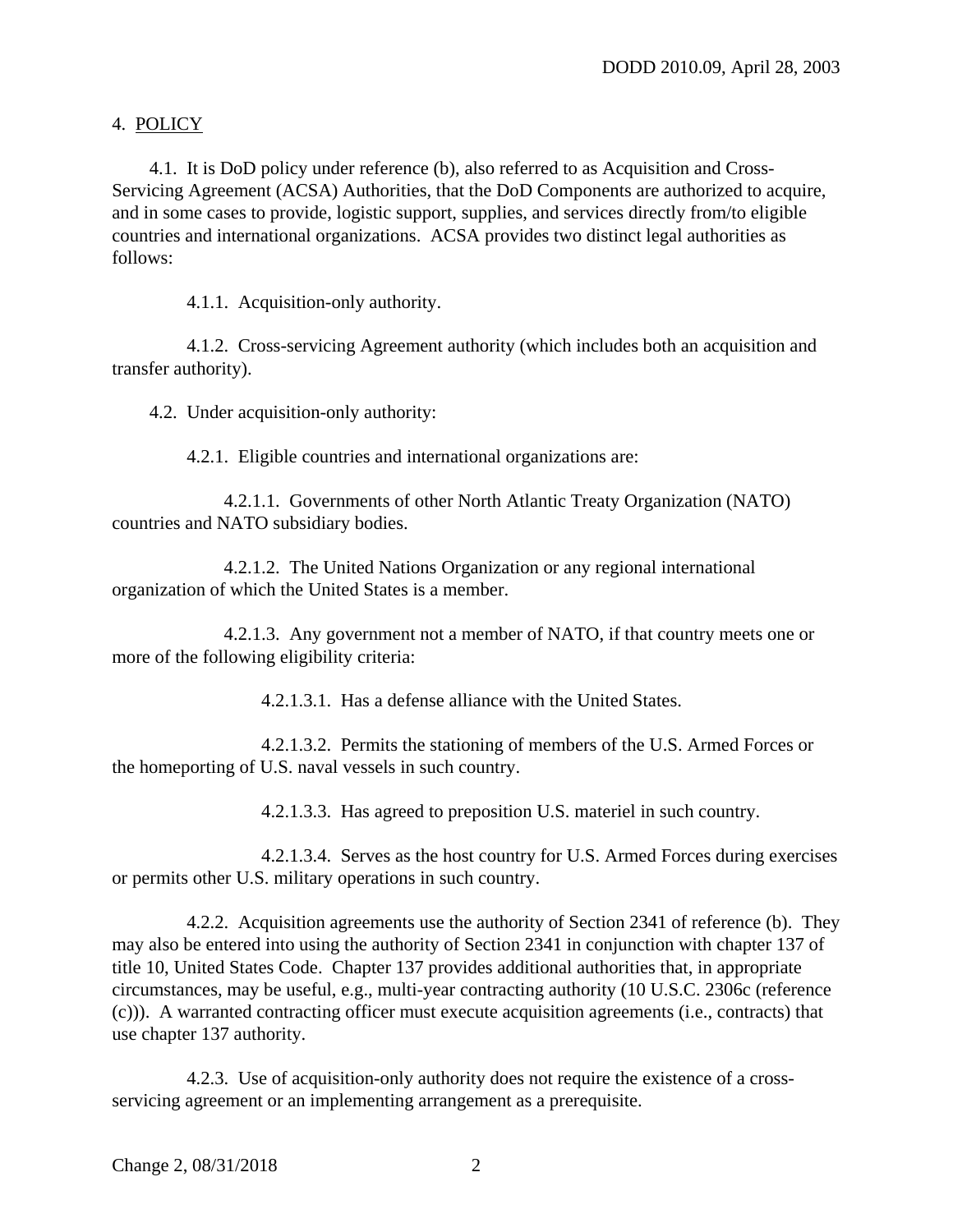4.3. Under cross-servicing agreement authority:

4.3.1. The Secretary of Defense is authorized to enter into cross-servicing agreements with the governments of NATO countries, NATO subsidiary bodies, the United Nations Organization or any other regional international organization, and governments of designated non-NATO countries for the reciprocal provision of logistics support, supplies, and services with the military forces of that country or international organization.

4.3.2. After consultation with the Secretary of State, the Secretary of Defense may designate non-NATO countries as authorized for cross-servicing agreements after providing 30 days' advance notification to the Committees on Armed Services and Foreign Relations of the U.S. Senate and the Committees on Armed Services and International Relations of the House of Representatives.

4.3.2.1. Such consultation, designation, and congressional notifications are not required for NATO countries, NATO subsidiary bodies, the United Nations Organization, or any regional international organization of which the United States is a member.

4.3.2.2. Designation of a non-NATO country for cross-servicing agreement eligibility shall be in the interest of the national security of the United States.

4.3.3. The negotiation and conclusion of multiple cross-servicing agreements with a given country or international organization is discouraged. Accordingly, the DoD Components shall use, whenever practical, a single cross-servicing agreement when acquiring or transferring logistics support, supplies, and services under section 2342 of [reference \(b\).](#page-0-0)

4.3.4. Cross-servicing agreements and implementing arrangements that are not themselves acquisition agreements or contracts shall be negotiated and concluded in accordance with DoD Directive 5530.3 [\(reference \(d\)\).](#page-0-2)

4.3.5. Except as payment for logistics support, supplies, and services acquired by the United States under an acquisition-only agreement, logistics support, supplies, and services may only be provided to a foreign government as a transfer under a cross-servicing agreement. ACSA authority should be used during wartime, combined exercises, training, deployments, contingency operations, humanitarian or foreign disaster relief operations, peace operations conducted under Chapter VI or VII of the United Nations Charter [\(reference \(e\)\),](#page-10-0) or for unforeseen or exigent circumstances. Cross-servicing agreements shall, to the maximum extent possible, include applicable provisions to ensure that transfers may occur in these circumstances.

4.3.6. The acquisition and transfer of logistics support, supplies, or services under cross-servicing agreements shall be accomplished by implementing arrangements and applicable order and receipt forms as are required by the terms of individual cross-servicing agreements, and shall not be in exchange for relief of taxes, duties, or similar charges.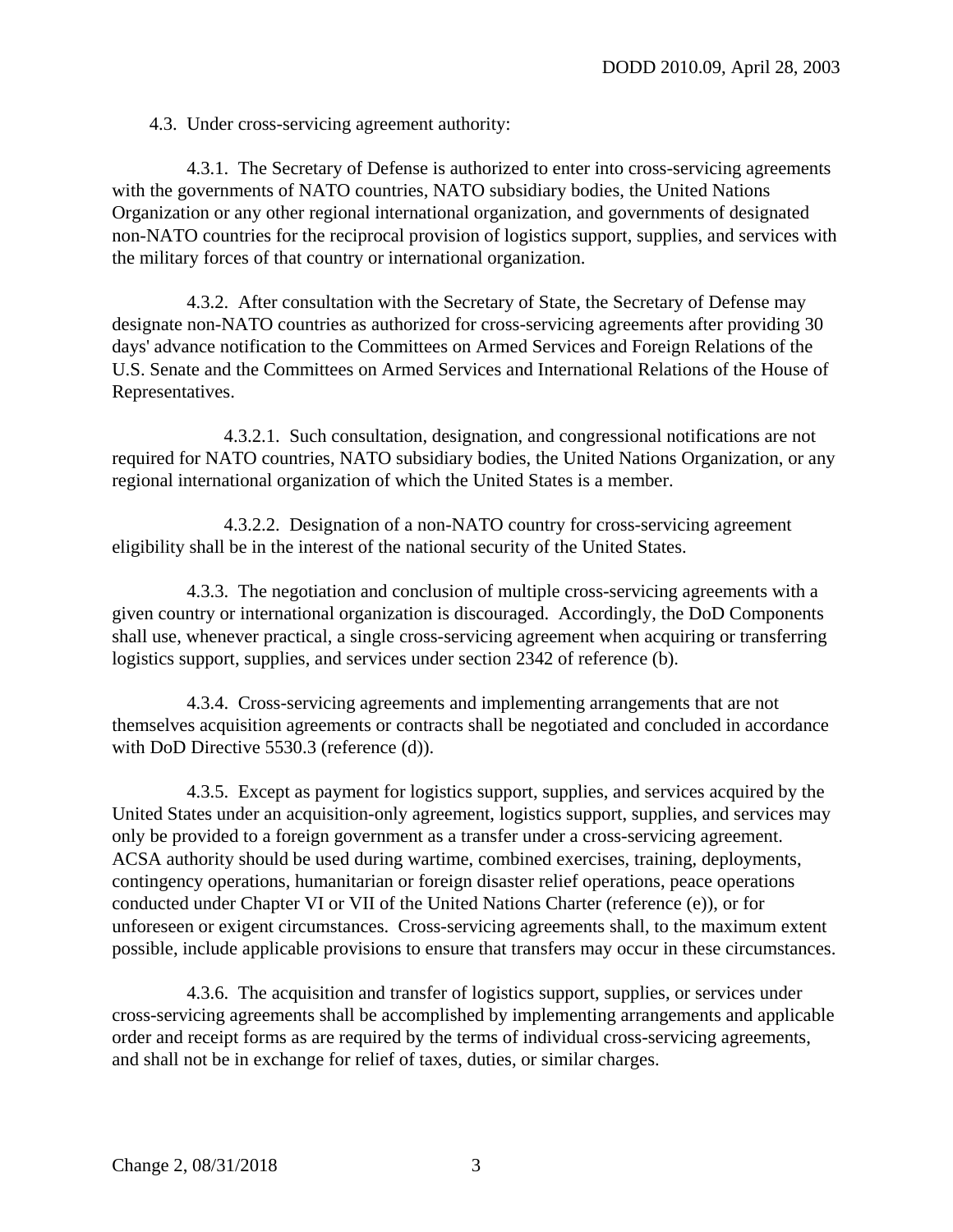4.3.7. Officials delegated authority under [section 5,](#page-5-0) below, to negotiate and conclude cross-servicing agreements may delegate authority to applicable personnel to issue and receive support requests required by the terms of these agreements and arrangements.

4.3.7.1. The authority to issue and receive support requests may include the authority to negotiate and conclude terms and conditions of acquisition, transfer, replacement-inkind, or exchanges of equal value made under such support requests. Such terms and conditions shall be consistent with [reference \(b\),](#page-0-0) this Directive, applicable cross-servicing agreements, and applicable implementing arrangements.

4.3.7.2. The authority to issue and receive support requests should be delegated to the lowest practical and prudent level.

4.3.8. All transactions conducted under cross-servicing authority shall meet the documentation requirements identified in [reference \(f\).](#page-10-1)

4.3.9. Cross-servicing agreements do not bind either party to any particular number or monetary value of transactions. Except in exceptional circumstances, cross-servicing agreements may extend for an indefinite period of time if they do not require the obligation of funds.

4.4. The DoD Components cannot, under section 2341 or 2342 of [reference \(b\),](#page-0-0) acquire goods or services reasonably available from U.S. commercial sources. Consistent with this statutory limitation, the DoD Components may use the ACSA authorities to facilitate routine mutual logistics support during training, exercises, and military operations, or to permit better use of host-nation resources for recurring logistics support requirements of deployed U.S. Armed Forces during operations.

4.5. ACSA authorities may only be used to acquire and transfer logistics support, supplies, and services as that term is defined in section 2350 of [reference \(b\).](#page-0-0) ACSA authorities may not be used for payment of taxes, duties, and similar charges.

4.5.1. Items that may not be acquired or transferred under ACSA authority include weapons systems; the initial quantities of replacement and spare parts for major end items of equipment covered by tables of organization and equipment, tables of allowances and distribution, or equivalent documents; and major end items of equipment. General purpose vehicles and other items of non-lethal military equipment not designated as Significant Military Equipment on the United States Munitions List promulgated pursuant to 22 U.S.C. 2778 [\(reference \(g\)\),](#page-10-2) may be leased or loaned for temporary use.

4.5.2. Additional items that may not be acquired or transferred under ACSA authority are guided missiles; naval mines and torpedoes; nuclear ammunition and included items such as warheads, warhead sections, projectiles, demolition munitions, and training ammunition; guidance kits for bombs or other ammunition; and chemical ammunition (other than riot control agents).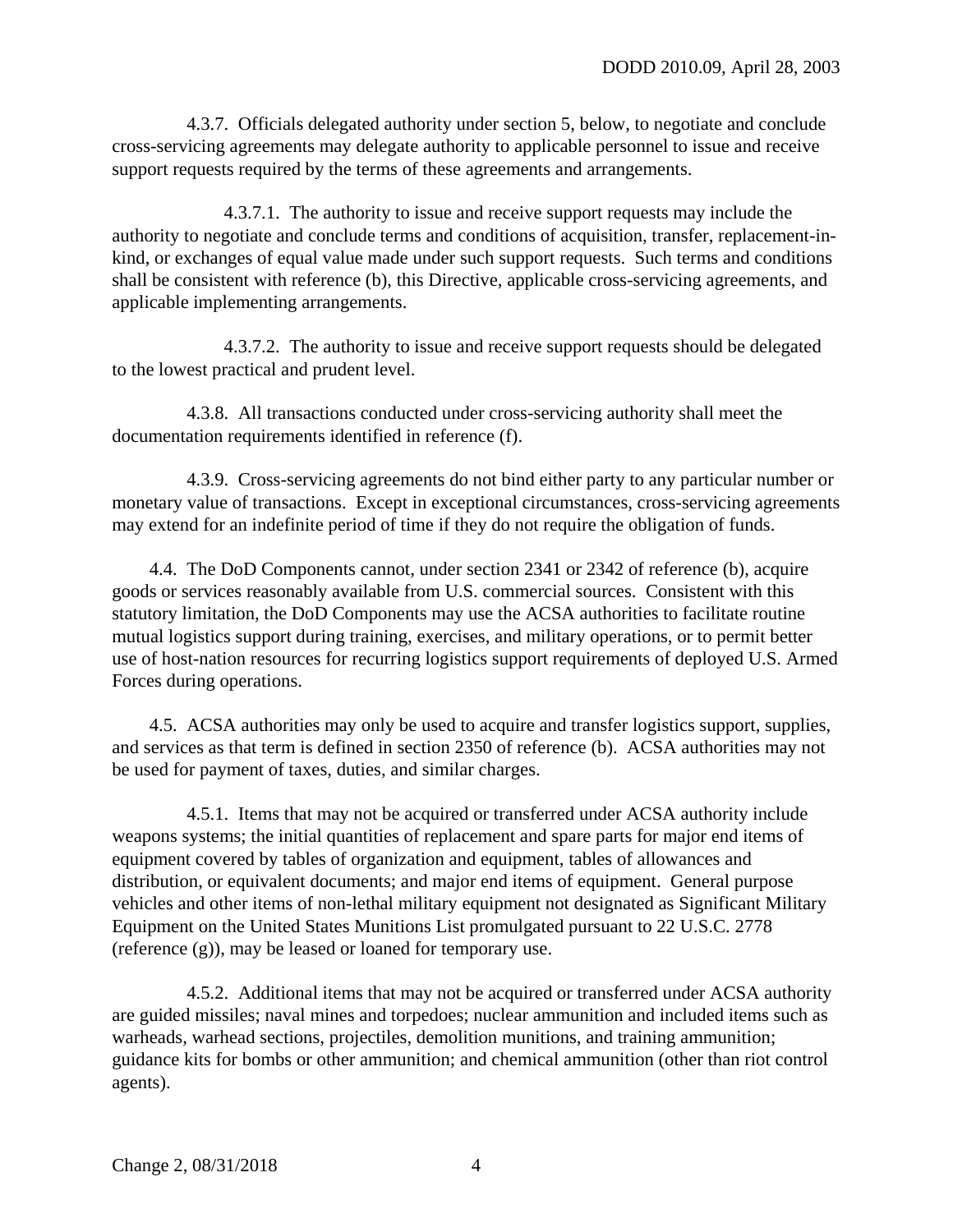4.6. As provided in Section 2348 of reference (b), inventory levels of the DoD Components may not be increased in anticipation of support requests to be made by other countries or international organizations under ACSA agreements.

4.7. Military airlift, sealift, and other forms of transportation services may be acquired and transferred under the ACSA authorities. Those ACSA transfers that specifically commit airlift, sealift, or other transportation assets or services from the U.S. Transportation Command (USTRANSCOM) shall be concluded only after the coordination with and approval of USTRANSCOM.

4.8. In acquiring or transferring logistics support, supplies, or services by exchange of supplies or services, the DoD Components may not agree to or carry out the following:

4.8.1. Transfers in exchange for property that the Department of Defense is prohibited by law from acquiring.

4.8.2. Transfers of source, byproduct, or special nuclear materials or any other material, article, data or thing of value the transfer of which is subject to reference (h).

4.8.3. Transfers of chemical munitions.

4.8.4. Retransfers by the recipient of logistical support, supplies, or services to any entity required without the prior written consent of the U.S. Government, obtained through applicable DoD channels.

4.9. Acquisition agreements, cross-servicing agreements, implementing arrangements, orders, support requests, or other documents that obligate U.S. funds shall be used only to the extent that funds are available. Restrictions in annual DoD authorization and appropriation acts and other laws apply to acquisitions under this Directive.

4.10.In accordance with Section 2343 of reference  $(b)$ , the following provisions of U.S. law do not apply to acquisitions whether conducted under the authority of Section 2341 or 2342 of reference (b): sections 2207; 2304(a); 2306(a); 2306(b); 2306(e); 2306a; and 2313 of 10 U.S.C., and section 3741 of 41 U.S.C. [\(reference \(i\)\).](#page-10-3)

4.11. Acquisitions, whether under the acquisition-only or the cross-servicing agreement authority, shall comply with applicable laws, this Directive, and financial management and acquisition regulations and sound business practices.

4.12. Personnel assigned responsibility by the DoD Components for administering acquisition and cross-servicing agreements shall be designated specifically and shall have the requisite knowledge and experience to carry out authorized transactions in accordance with applicable laws, this Directive, and requisite financial management and acquisition considerations. Complex acquisitions and acquisitions in excess of the simplified acquisition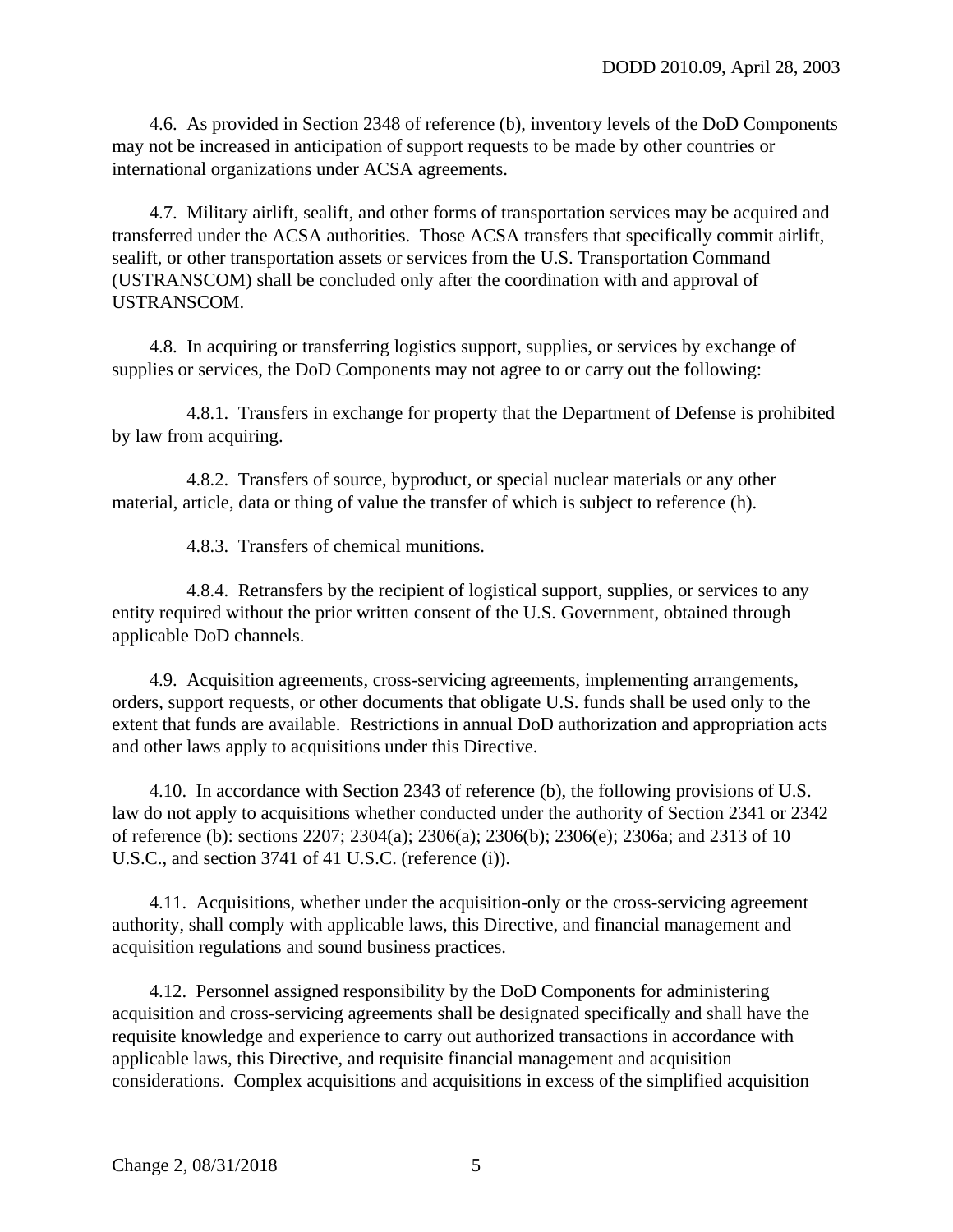threshold shall be effected by, or at a minimum in consultation with, warranted contracting officers.

4.13. As authorized by Section 2344 of [reference \(b\),](#page-0-0) acquisition and cross-servicing agreements may provide for payment of obligations by cash, replacement-in-kind, or exchange of logistics support, supplies, and services of equal value.

<span id="page-5-1"></span>4.14. The DoD Components shall establish oversight procedures to ensure that all agreements, implementing arrangements, and contracts concluded under ACSA authorities are free from self-dealing, bribery, and conflicts of interest (section 2343(d) of [reference \(b\)\).](#page-0-0)

### <span id="page-5-0"></span>5. RESPONSIBILITIES

5.1. The Under Secretary of Defense (Acquisition, Technology, and Logistics) (USD(AT&L)) shall:

5.1.1. Monitor compliance with this Directive.

5.1.2. Upon appropriately coordinating with the Under Secretary of Defense (Policy), and the General Counsel of the Department of Defense, consulting with the Department of State, and notifying the appropriate Congressional committees (subparagraph 4.3.2., above), designate countries as eligible for cross-servicing agreements.

5.1.3. Upon appropriately coordinating with the General Counsel of the Department of Defense, the Under Secretary of Defense (Comptroller), the Under Secretary of Defense (Policy), and consulting with the Department of State, authorize the Chairman of the Joint Chiefs of Staff or other appropriate designees to conclude ACSA agreements.

5.1.4. Issue implementing ACSA policy as required, including allocation of ACSA ceilings to Defense Agencies and program management guidance to Defense Agencies and Military Departments. The allocation of ACSA ceilings and program management guidance may be delegated to the Joint Staff.

5.2. The Under Secretary of Defense (Comptroller)/Chief Financial Officer, Department of Defense (USD(C)/CFO) shall maintain accounting, pricing, internal control, and reporting policies for inclusion in reference (f) to implement this Directive and the ACSA authorities.

5.3. The Chairman of the Joint Chiefs of Staff shall:

5.3.1. In accordance with applicable laws and regulations, including this Directive, negotiate and conclude acquisition agreements or cross-servicing agreements or delegate this authority to lead agents. All proposed new or revised cross-servicing agreements shall be referred to the Office of the Under Secretary of Defense (Acquisition, Technology, and Logistics) (OUSD(AT&L)) for review and provision of authority to conclude such agreements.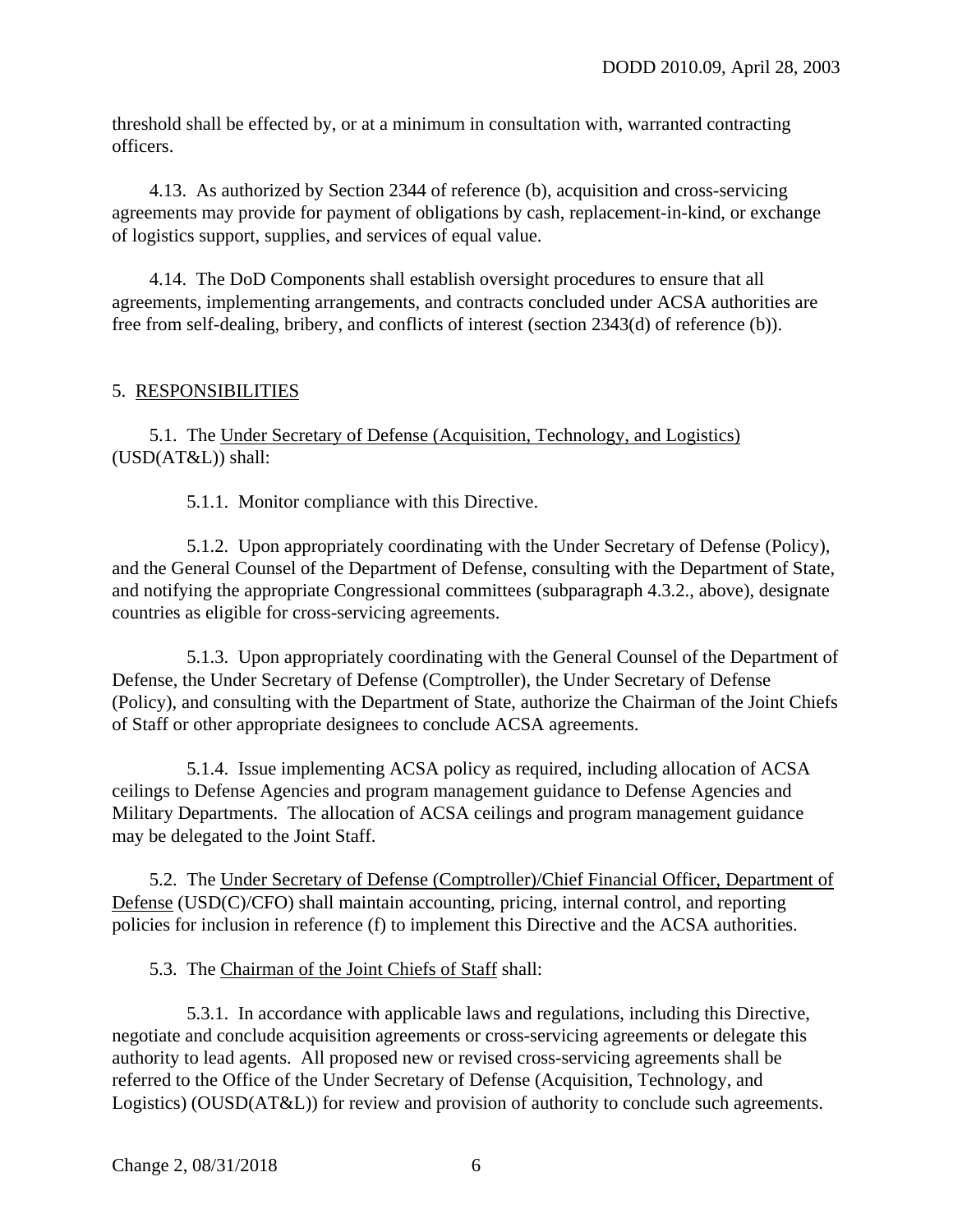5.3.2. Determine the countries not members of NATO from which the Department of Defense may acquire using acquisition-only authority (see subparagraph 4.2.1.3., above). This authority may be delegated to the Combatant Commanders.

5.3.3. Nominate non-NATO countries for designation of eligibility for a crossservicing agreement.

5.3.4. Allocate ACSA ceilings to the Combatant Commands.

5.3.5. Provide program management guidance to the Combatant Commands on matters relating to ACSA eligibility, concluding ACSA agreements, and execution as well as other ACSA issues, as required.

5.3.6. Maintain copies of all signed ACSAs and appropriate Implementing Agreements.

5.3.7. Provide implementation guidance through Chairman of the Joint Chiefs of Staff Instructions (CJCSIs), as required.

5.3.8. In accordance with reference (d), provide two certified copies to the General Counsel of the Department of Defense and one to the Assistant Legal Advisor for Treaty Affairs, Department of State, of each ACSA Agreement and, if appropriate, Implementing Arrangement, not later than 20 days after such agreement enters into force.

5.4. The General Counsel of the Department of Defense shall:

5.4.1. In accordance with references (d) and (k), act as lead counsel for the Department in all ACSA-related negotiations conducted by the OSD Components and coordinate on all such proposed agreements prior to their tender and prior to final conclusion; and oversee legal reviews performed by the DoD Components with respect to the negotiation and conclusion of ACSA Agreements and Implementing Arrangements.

5.4.2. In accordance with reference (d), maintain ACSA Agreements and, if appropriate, Implementing Arrangements in the Department's central repository for all international agreements that are negotiated and concluded by DoD personnel.

5.5. The Secretaries of the Military Departments, or designees, and the Directors of Defense Agencies, or designees, shall:

5.5.1. Acquire logistics support, supplies, or services under the ACSA acquisitiononly authority (Section 2341 of reference (b)), after coordination with the applicable Combatant Commander(s).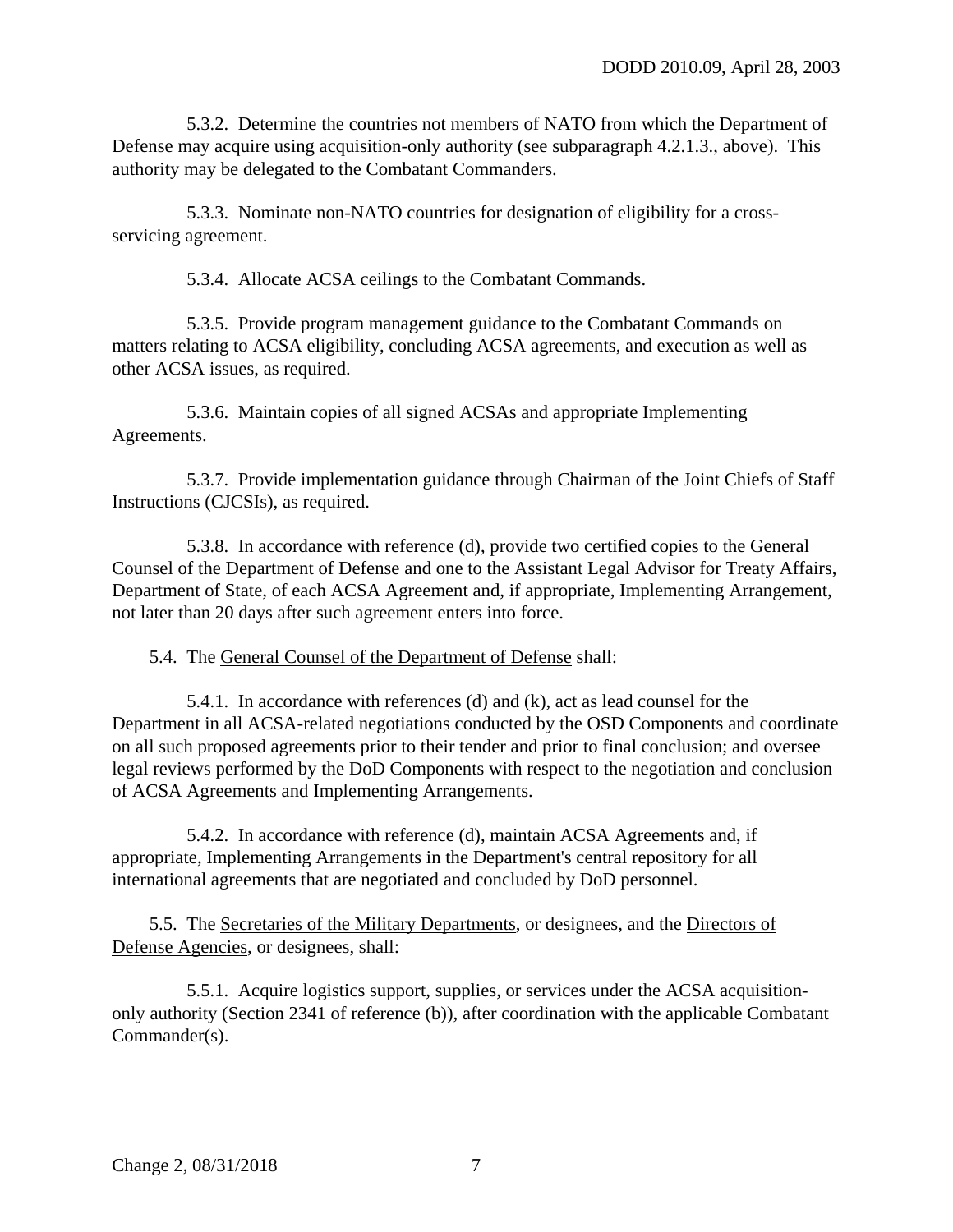5.5.2. Acquire and transfer logistics support, supplies, or services under crossservicing authority (Section 2342 of reference (b)), after coordination with the applicable Combatant Commander(s).

5.5.3. Upon coordination with the applicable Combatant Commander, negotiate and conclude implementing arrangements as a lead agent. Following conclusion of such implementing arrangements, provide appropriate financial transaction data to the applicable Combatant Commanders.

5.5.4. In accordance with reference (d), provide two certified copies to the General Counsel of the Department of Defense and one to the Assistant Legal Advisor for Treaty Affairs, Department of State, of each ACSA Agreement and, if appropriate, Implementing Arrangement, not later than 20 days after such agreement enters into force.

5.5.5. Determine whether acquisitions and transfers under the authority of sections 2341 and 2342 of reference (b) are best satisfied through liquidation of obligations by cash payment, replacement-in-kind, or by exchange of logistics support, supplies or services of equal value.

5.5.6. Determine the value of logistics support, supplies, and services that are acquired or transferred under a cross-servicing agreement and any implementing arrangements there under.

5.5.7. Establish applicable controls to prevent exceeding the limitations of credits (DoD-earned reimbursements) and liabilities (DoD obligations) as provided in section 2347 of [reference \(b\)](#page-0-0) and [reference \(f\)](#page-10-1) and any applicable ACSA implementation guidance.

5.5.8. Establish appropriate oversight procedures in accordance with applicable laws and this Directive (see [paragraph 4.14.,](#page-5-1) above), as well as keep and maintain financial and program records of all ACSA transactions.

5.5.9. Ensure that those transactions that affect ceiling limitations are coordinated properly with the appropriate Combatant Commanders before approving ACSA orders.

5.6. The Commanders of the Combatant Commands shall:

5.6.1. Acquire logistics support, supplies, and services under the acquisition-only authority (section 2341 of reference (b)) in appropriate cases.

5.6.2. Negotiate and conclude cross-servicing agreements as a lead agent when authorized by the Chairman of the Joint Chiefs of Staff. This authority may be delegated to a Combatant Command sub-element.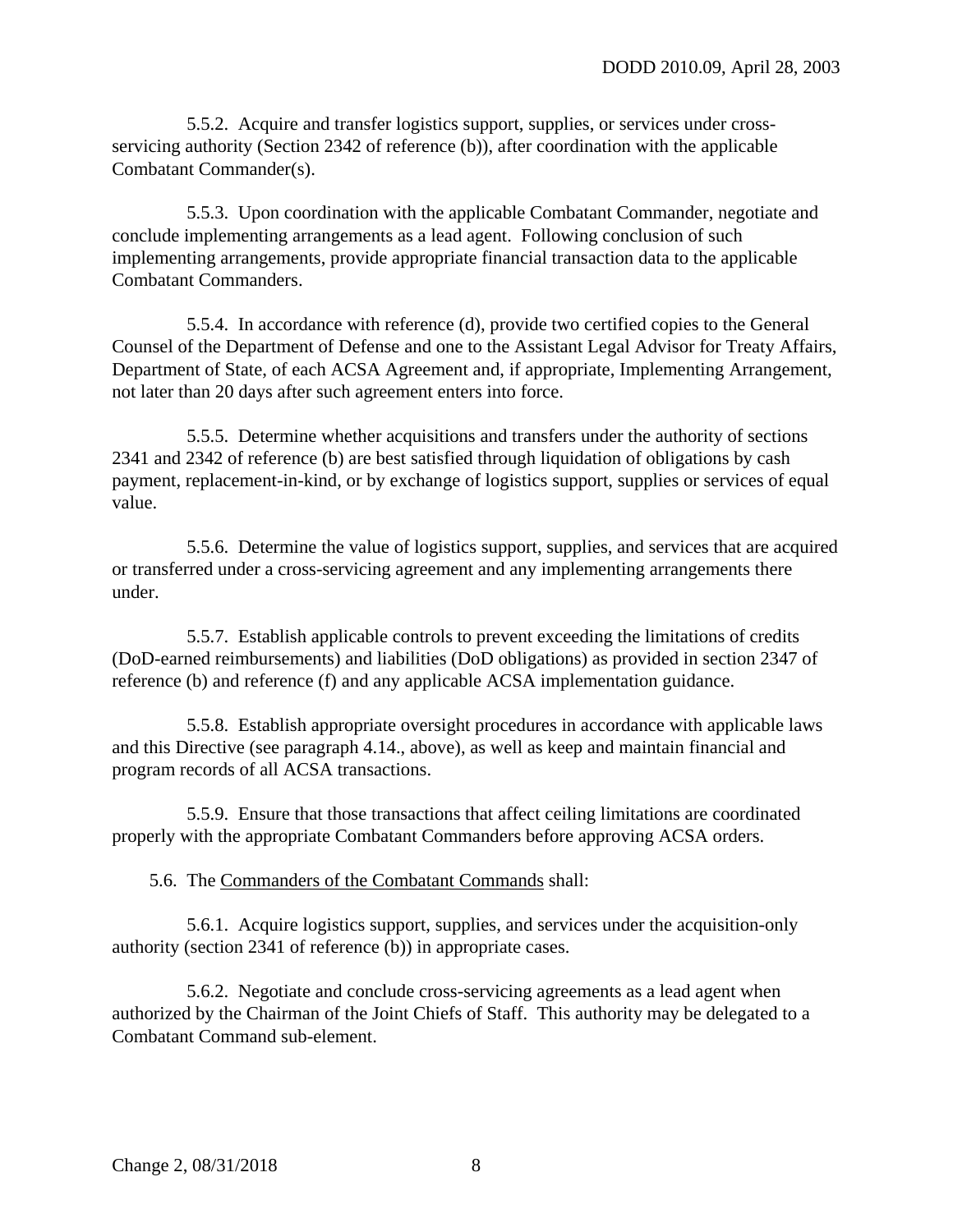5.6.3. On request, negotiate implementing arrangements for those DoD Components not subordinate to the Combatant Command concerned. This authority may be delegated to a Combatant Command sub-element.

5.6.4. Coordinate the negotiation, conclusion, and execution of implementing arrangements with affected Combatant Commanders when involved in combined operations or exercises that involve more than one Combatant Commander's area of operations.

5.6.5. Allocate among the Combatant Commander components the limitations of the credits and liabilities ceiling as provided in section 2347 of [reference \(b\)](#page-0-0) and [reference \(f\).](#page-10-1) This authority may be delegated to a Combatant Command sub-element.

5.6.6. Coordinate new or revised ACSA agreements and transactions under such agreements with other Combatant Commanders, as required, to ensure compliance with credit and liability ceilings provided in section 2347 of [reference \(b\),](#page-0-0) [reference \(f\),](#page-10-1) all applicable ACSA implementation guidance, and other existing ACSA agreements.

5.6.7. When authorized by the Chairman of the Joint Chiefs of Staff, determine the eligibility of countries not members of NATO for acquisitions under acquisition-only authority (see [subparagraph 4.2.1.3.,](#page-1-0) above), and nominate non-NATO countries for designation of eligibility for a cross-servicing agreement.

5.6.8. Provide the Chairman of the Joint Chiefs of Staff a quarterly summary report of ACSA transactions and relevant program information, as directed.

5.6.9. In accordance with [reference \(d\),](#page-0-2) provide two certified copies to the General Counsel of the Department of Defense and one to the Assistant Legal Advisor for Treaty Affairs, Department of State, of each ACSA Agreement and, if appropriate, Implementing Arrangement, not later than 20 days after such agreement enters into force.

6. SUMMARY OF CHANGE 2. This change reassigns the office of primary responsibility for this directive to the Under Secretary of Defense for Acquisition and Sustainment in accordance with the July 13, 2018 Deputy Secretary of Defense Memorandum (Reference (j)).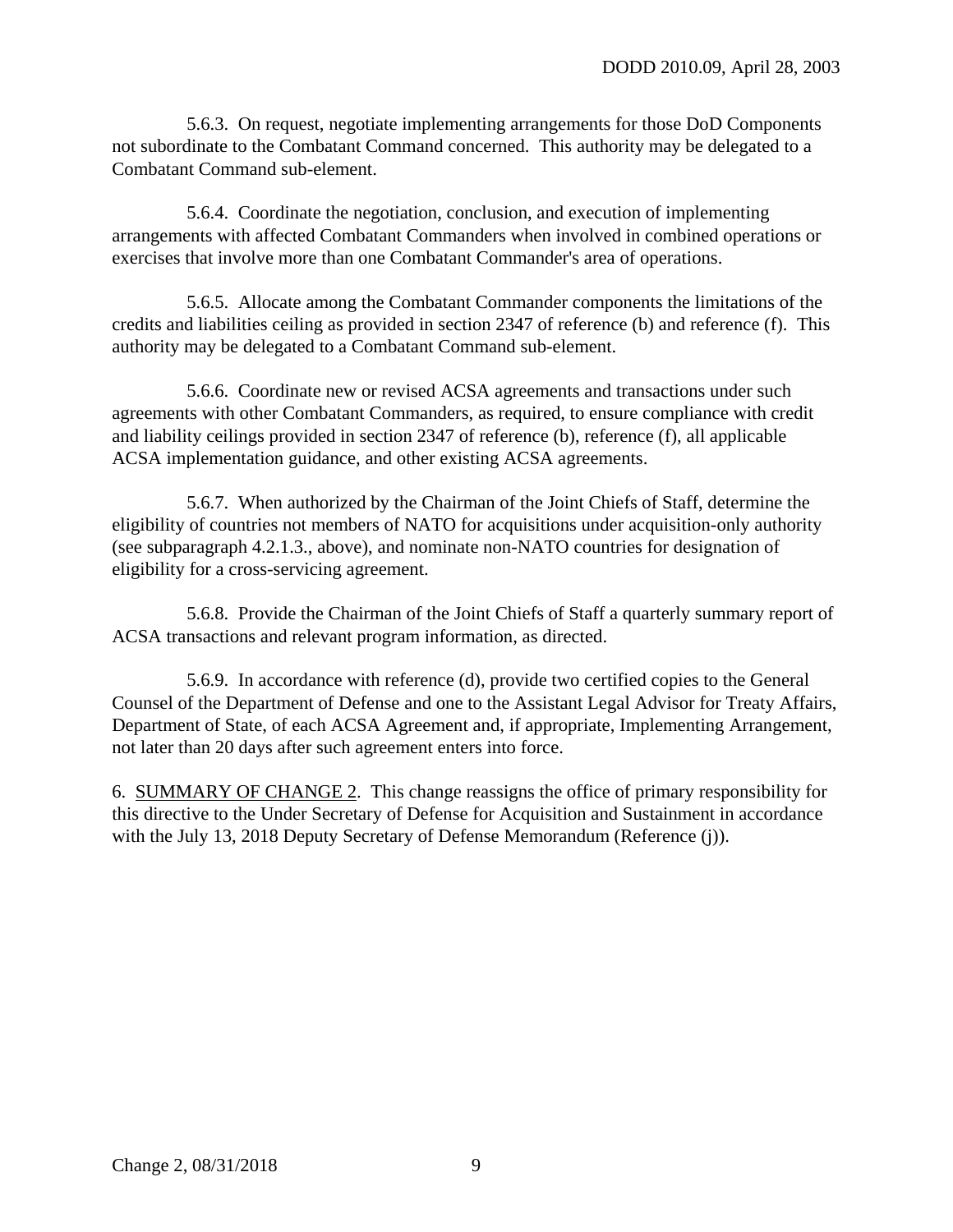7. EFFECTIVE DATE. This Directive is effective immediately.

Tuil Delfourte Paul Wolfowitz

Deputy Secretary of Defense

Enclosures - 2

E1. References, continued

E2. Definitions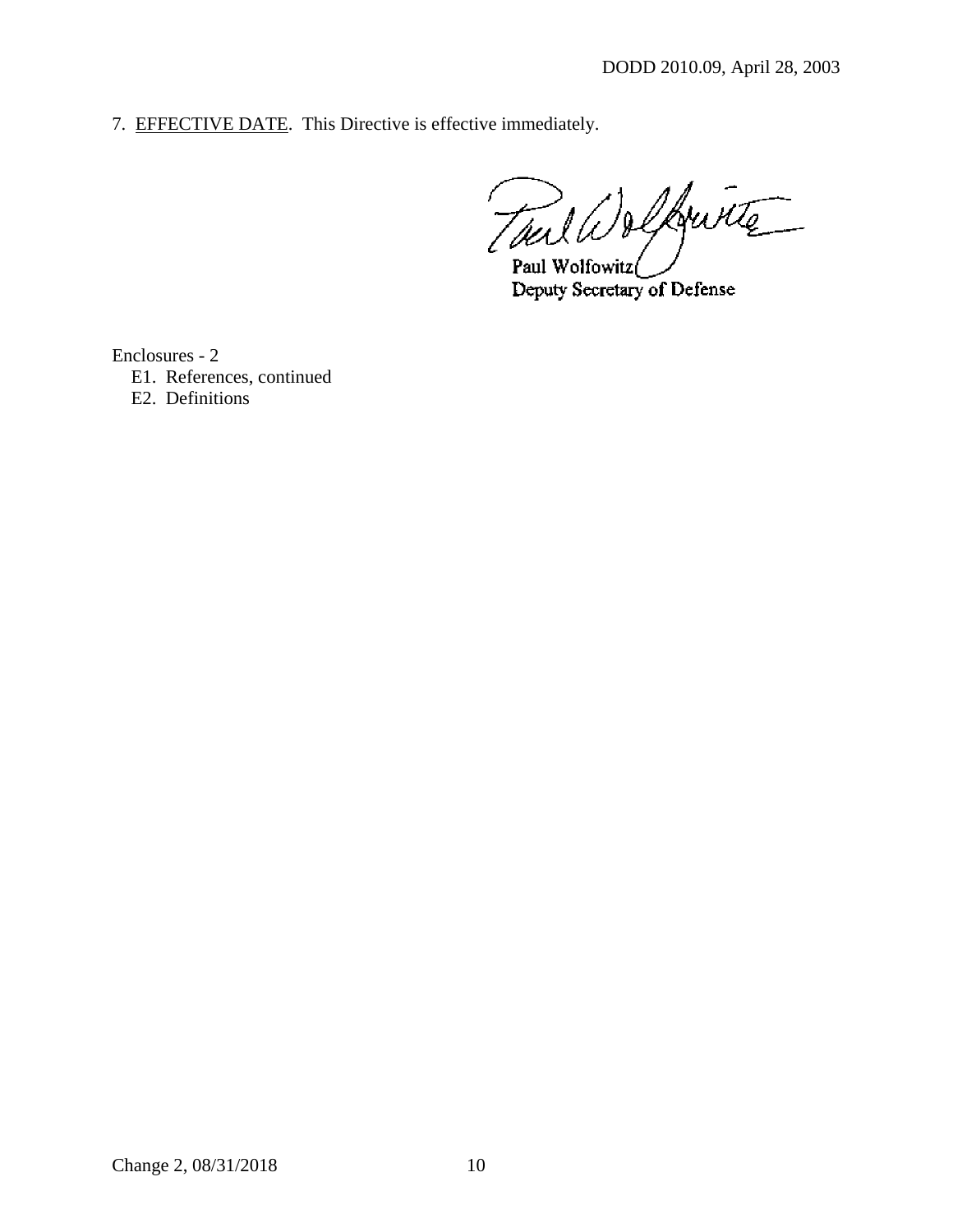## E1. ENCLOSURE 1

### REFERENCES, continued

- <span id="page-10-0"></span>(e) "Charter of the United Nations with the Statute of the International Court of Justice annexed thereto," June 26, 1945 (59 Statutes at Large 1031, TS 993)
- <span id="page-10-1"></span>(f) Volume 11A, Chapter 8 of DoD 7000.14-R, "International Acquisition and Cross Servicing Agreements," current edition
- <span id="page-10-2"></span>(g) Arms Export Control Act (AECA), Public Law 90-629 (Section 2751 et seq. of title 22, United States Code)
- (h) Atomic Energy Act of 1954, Public Law 83-703 (42 U.S.C. 2011 et seq.)
- <span id="page-10-3"></span>(i) Sections 2207, 2304 (a), 2306 (a), 2306 (b), 2306 (e), 2306a, and 2313 of title 10, United States Code, and Section 3741 of title 41, United States Code
- (j) Deputy Secretary of Defense Memorandum, "Establishment of the Office of the Under Secretary of Defense for Research and Engineering and the Office of the Under Secretary of Defense for Acquisition and Sustainment," July 13, 2018
- (k) DoD Directive 5145.01, "General Counsel of the Department of Defense (GC DoD)," December 2, 2013, as amended
- (l) Section 101(a)(13) of title 10, United States Code
- (m) Section 2778(a)(1) of title 22, United States Code
- (n) "Agreement on the Status of the North Atlantic Treaty Organization, National Representatives and International Staff," September 20, 1951 (Treaties and International Agreements Series (TIAS) 2992, 5 United States Treaties and Other International Agreements (UST) 1087)
- (o) "Protocol on the Status of International Military Headquarters Set Up Pursuant to the North Atlantic Treaty," signed at Paris on August 28, 1952 (TIAS 2978, 5 UST 870)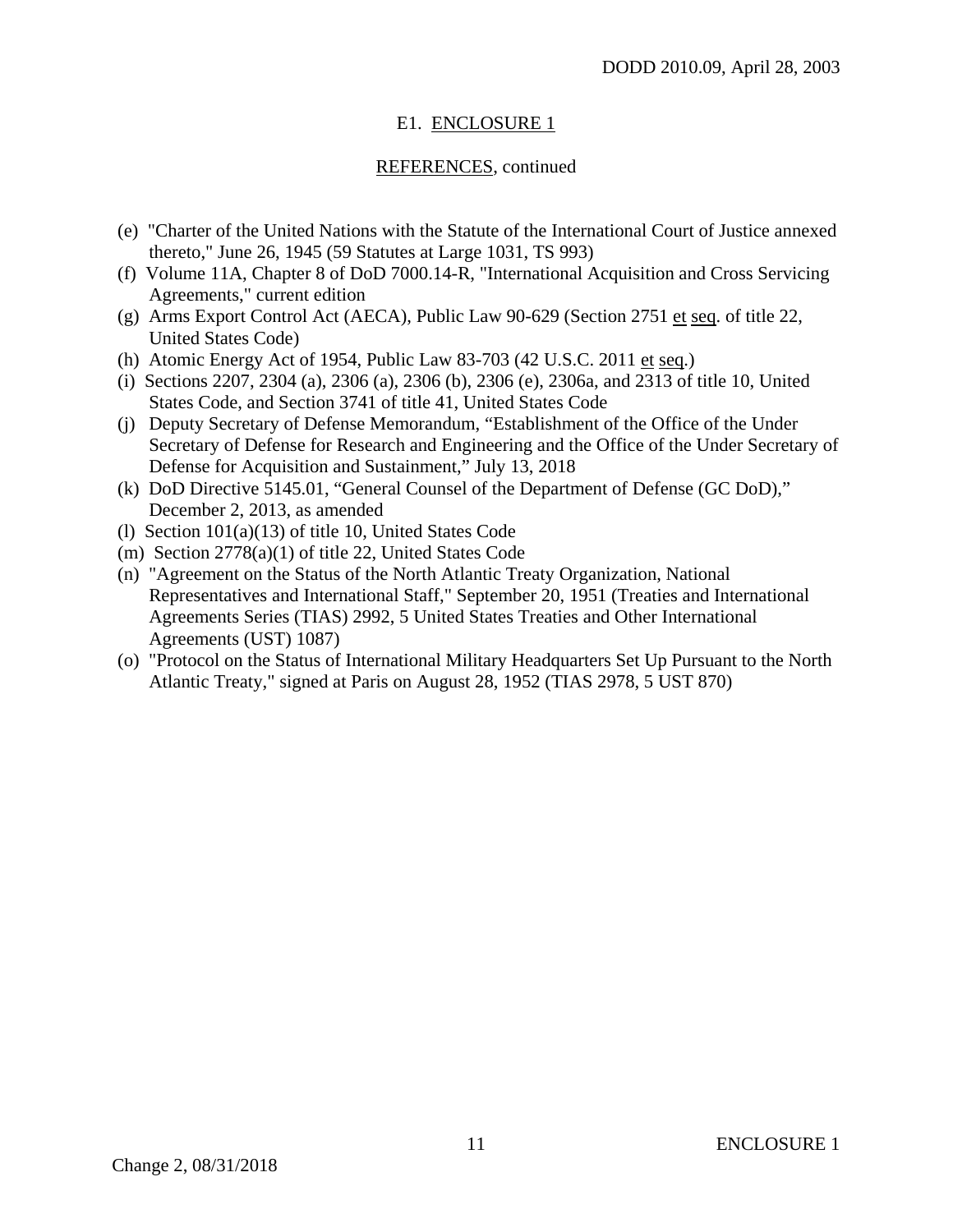### E2. ENCLOSURE 2

## **DEFINITIONS**

E2.1.1. Acquisition. For purposes of this Directive, obtaining logistics support, supplies, or services under an acquisition agreement (Section 2341 of reference (b)) or under a crossservicing agreement (Section 2342 of reference (b)). This includes purchasing (whether for payment in currency, replacement-in-kind, or by exchange for equal value), renting, leasing, or any method of temporarily obtaining logistics support, supplies, or services.

E2.1.2. Acquisition Agreement. A legal instrument entered into under the authority of section 2341 of reference (b) to acquire logistical support, supplies, or services.

E2.1.3. ACSA Authorities. For purposes of this Directive, the authorities conferred under reference (b).

E2.1.4. Contingency Operation. For purposes of this Directive, a military operation that either:

E2.1.4.1. Is designated by the Secretary of Defense as an operation in which members of the Armed Forces are or may become involved in military actions, operations, or hostilities against an enemy of the United States or against an opposing military force.

E2.1.4.2. Results in the call to, or retention of, active duty members of the Uniformed Services under sections 688, 12301(a), 12302, 12304, 12305, or 12406 of title 10, U.S.C.; chapter 15 of title 10, U.S.C.; or any other provision of law during a war or during a national emergency declared by the President or Congress (10 U.S.C. 101(a)(13)) (reference (1)).

E2.1.5. Cross-Servicing Agreement. A legal instrument entered into under the authority of section 2342 of reference (b) that authorizes the reciprocal provision of logistics support, supplies, or services. Also referred to as a Mutual Support Agreement.

E2.1.6. Exchange of Equal Value. In a transaction conducted under ACSA authorities, payment by the receiving nation of logistics support, supplies, or services by exchanging logistics support, supplies or services of an equal value to those received.

E2.1.7. Governments of Foreign Countries. The military or civilian governmental organizations, departments, and ministries, or any subdivisions thereof, of a foreign country.

E2.1.8. Implementing Arrangement. A supplementary arrangement for logistics support, supplies, or services that prescribes details, terms, and conditions to implement cross-servicing agreements effectively. While implementing arrangements may normally be more detailed in terms of defined levels of activities than cross-servicing agreements themselves, they must be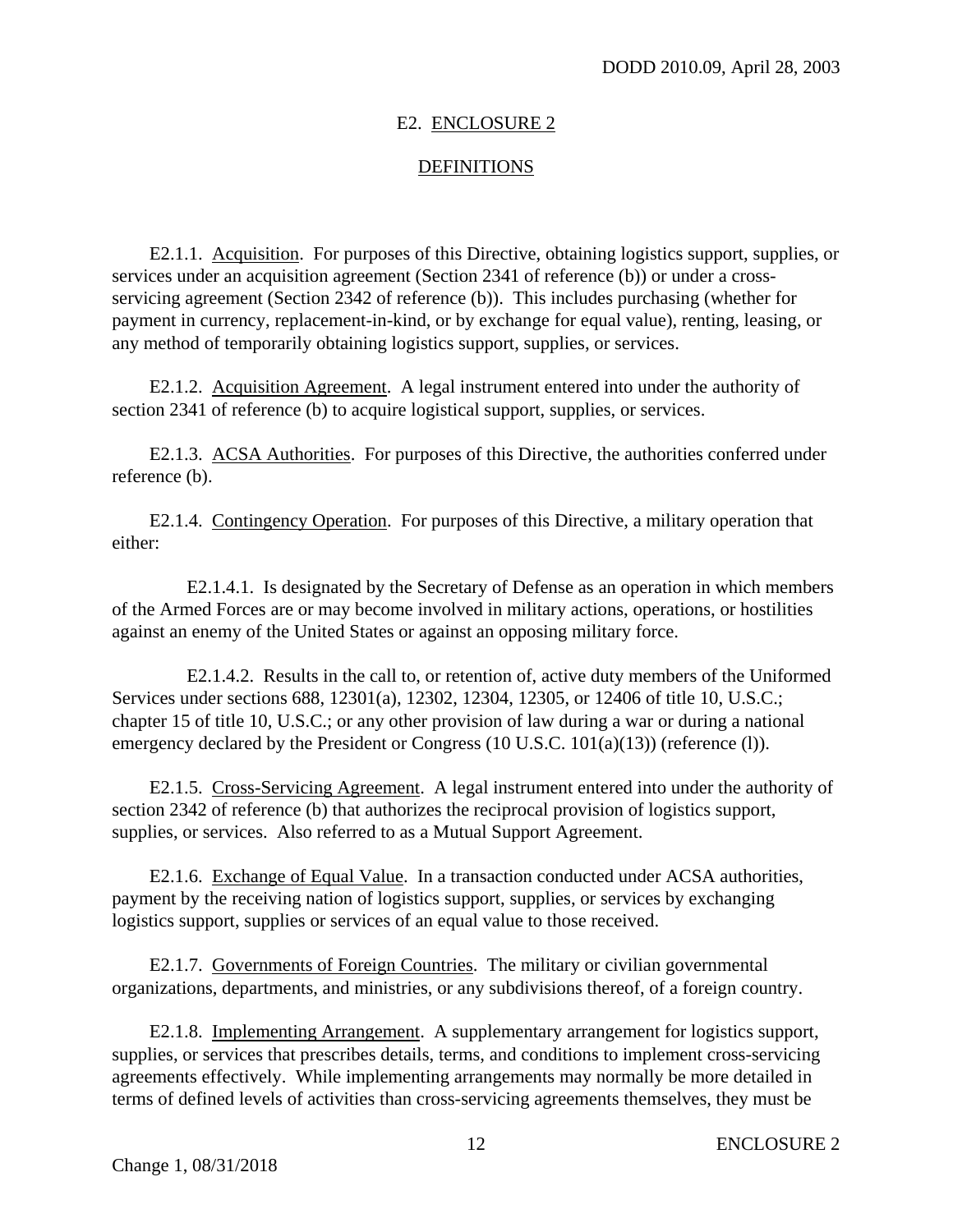completely consistent with associated cross-servicing agreements and this Directive. Depending on the nature of the transaction, an implementing arrangement may involve the obligation of funds. For example, an acquisition agreement or a contract may be used as an implementing arrangement. Implementing arrangements that do not involve the obligation of funds may extend for an indefinite period of time.

E2.1.9. International Organization. For purposes of this Directive, the term includes NATO, NATO subsidiary bodies, the United Nations Organization, and any regional international organization.

E2.1.10. Logistics Support, Supplies, and Services. Food, water, billeting, transportation (including airlift), petroleum, oils, lubricants, clothing, communications services, medical services, ammunition, base operations support (and construction incident to base operations support), storage services, use of facilities, training services, spare parts and components, repair and maintenance services, and air and sea port services. The term includes temporary use (lease or loan) of general purpose vehicles and other items of non-lethal military equipment not designated as part of the United States Munitions List under 22 U.S.C. 2778(a)(1) (reference (m)).

E.2.1.11. Major End Item. Final combinations of items that are ready (assembled) for intended use; e.g., vehicles, self-propelled artillery pieces, missile launchers, and major weapon systems. Major end items are further divided into subclasses of air, ground, support materiel, administrative vehicles, electronics, tactical vehicles, missiles, weapons, special weapons, industrial material, and aircraft engines.

E2.1.12. Military Forces of a Country. Agencies or organizations of a government providing armed forces that operate according to the methods, laws, and customs of war, established by act of the government, in which persons are appointed, enlisted, or inducted for military service, and that operate and are administered within a military or executive department.

E2.1.13. NATO Subsidiary Body

E2.1.13.1. Any organization within the meaning of the term "subsidiary bodies" in Article I of the multilateral "Agreement on the Status of the North Atlantic Treaty Organization, National Representatives and International Staff," signed at Ottawa on September 20, 1951 (TIAS 2992; 5 UST 1087) (reference (n)).

E2.1.13.2. Any international military headquarters or organization to which the "Protocol on the Status of International Military Headquarters Set Up Pursuant to the North Atlantic Treaty," signed at Paris on August 28, 1952 (TIAS 2978; 5 UST 870) (reference (o)) applies.

E2.1.14. Replacement-In-Kind. Payment where the receiving party replaces logistics support, supplies, and services that it receives with logistics support, supplies, and services of an identical, or substantially identical, nature.